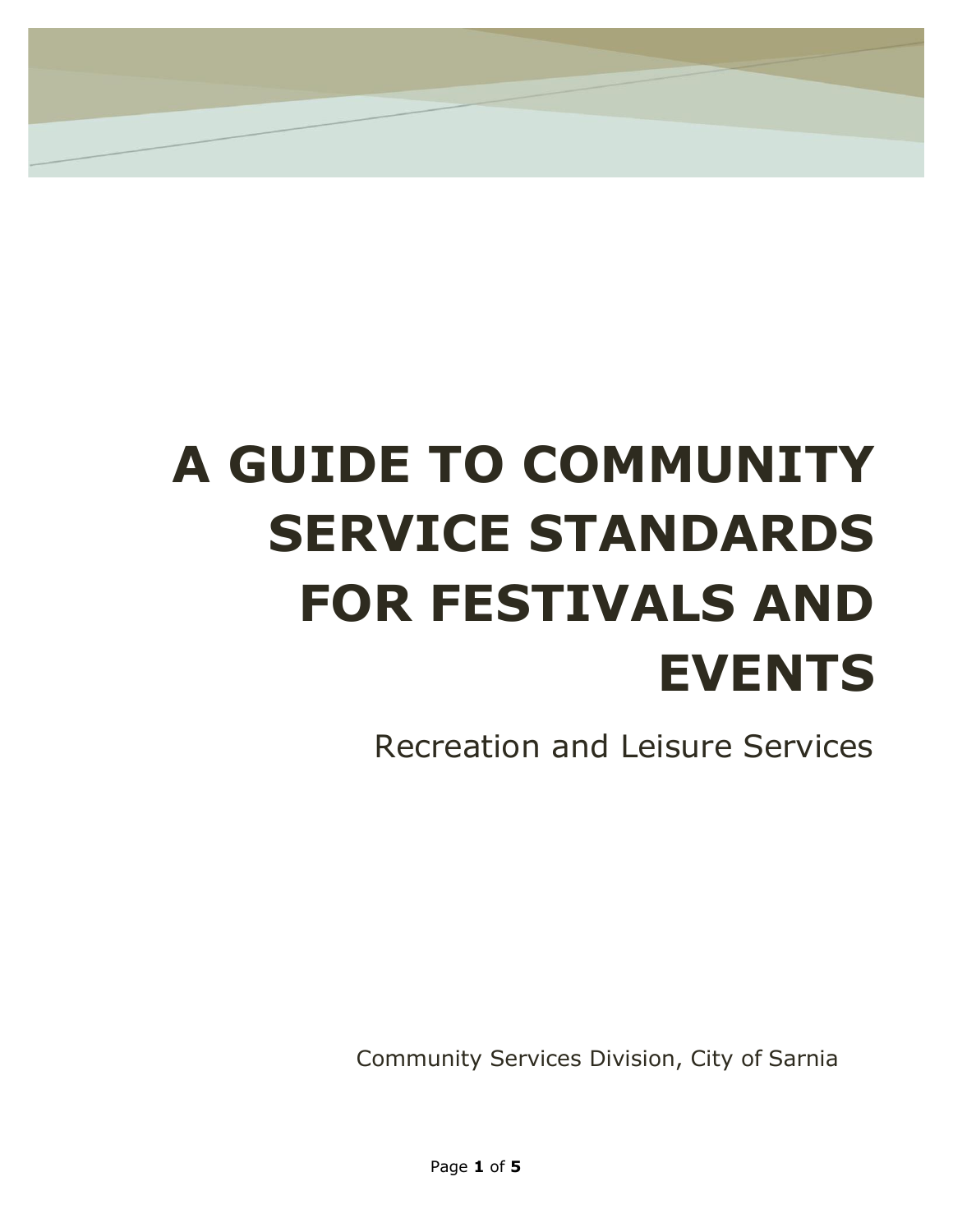#### <span id="page-1-1"></span><span id="page-1-0"></span>**Contents**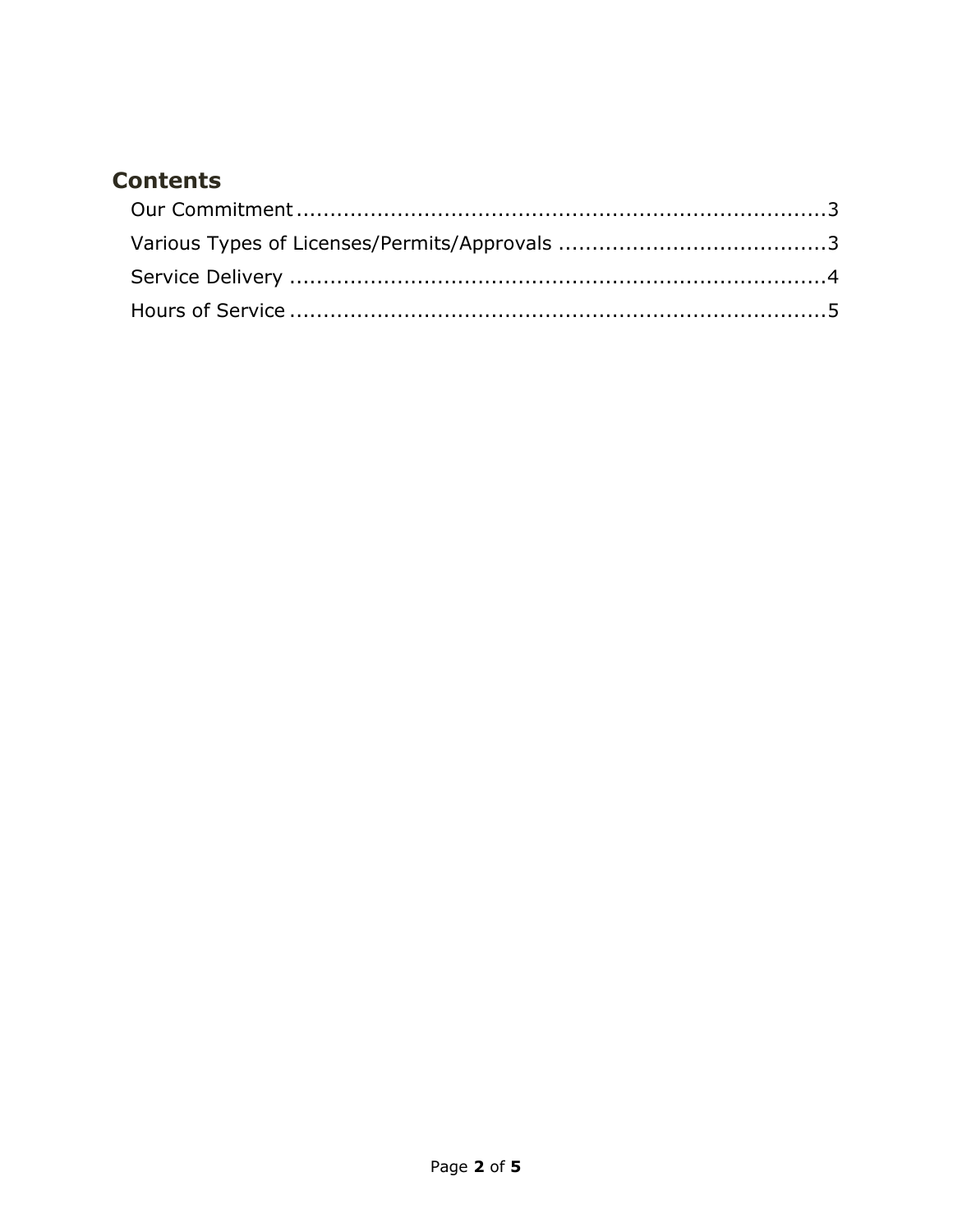# **Our Commitment**

Welcome to Recreation and Leisure Services for the City of Sarnia! We provide a broad range of community services to area residents to help cultivate an exciting and active Sarnia. Our Recreation and Leisure Services Team hosts summer camps, signature City events, runs all-season programming at our recreation centre, and offers programming at our other recreational amenities including our splash pad, pool, and ice rinks. All of our services provided are low cost or free to the public.

While our team organizes year-round activities for the community, it is also our responsibility to support community members who would like to host an event of their own. The Recreation and Leisure Services Team receives over 60 event requests annually. This requires a great deal of knowledge in various by-laws, licenses and permitting and the ability to provide excellent customer service. Community event organizers receive approvals from our team relating to noise by-law exemptions, building permits, licensed events, carnivals, and more. Our team acts as a liaison between the community event organizer and the applicable division that supplies these licenses and permits. We strive to provide an application process that is streamlined, while acting as a resourceful point of contact for any eventrelated questions.

Our Recreation and Leisure Team is committed to providing excellent customer service in every aspect of our work. To achieve this, we:

- Treat our customers fairly and honestly
- Provide the quidance and support needed to see every inquiry through
- Deliver our services with integrity

# **Various Types of Licenses/Permits/Approvals**

Community events vary greatly from one to the next, requiring different approvals based on event needs. Below is a list of the various types of licenses, permits, and specialized approvals that may be required to complete an event application request. These items may be subject to change.

- **Insurance**
- **Indemnity Agreement**
- Parade Permit
- Road/Parking Lot Closure Request
- **Noise By-Law Exemption**
- **Lottery License**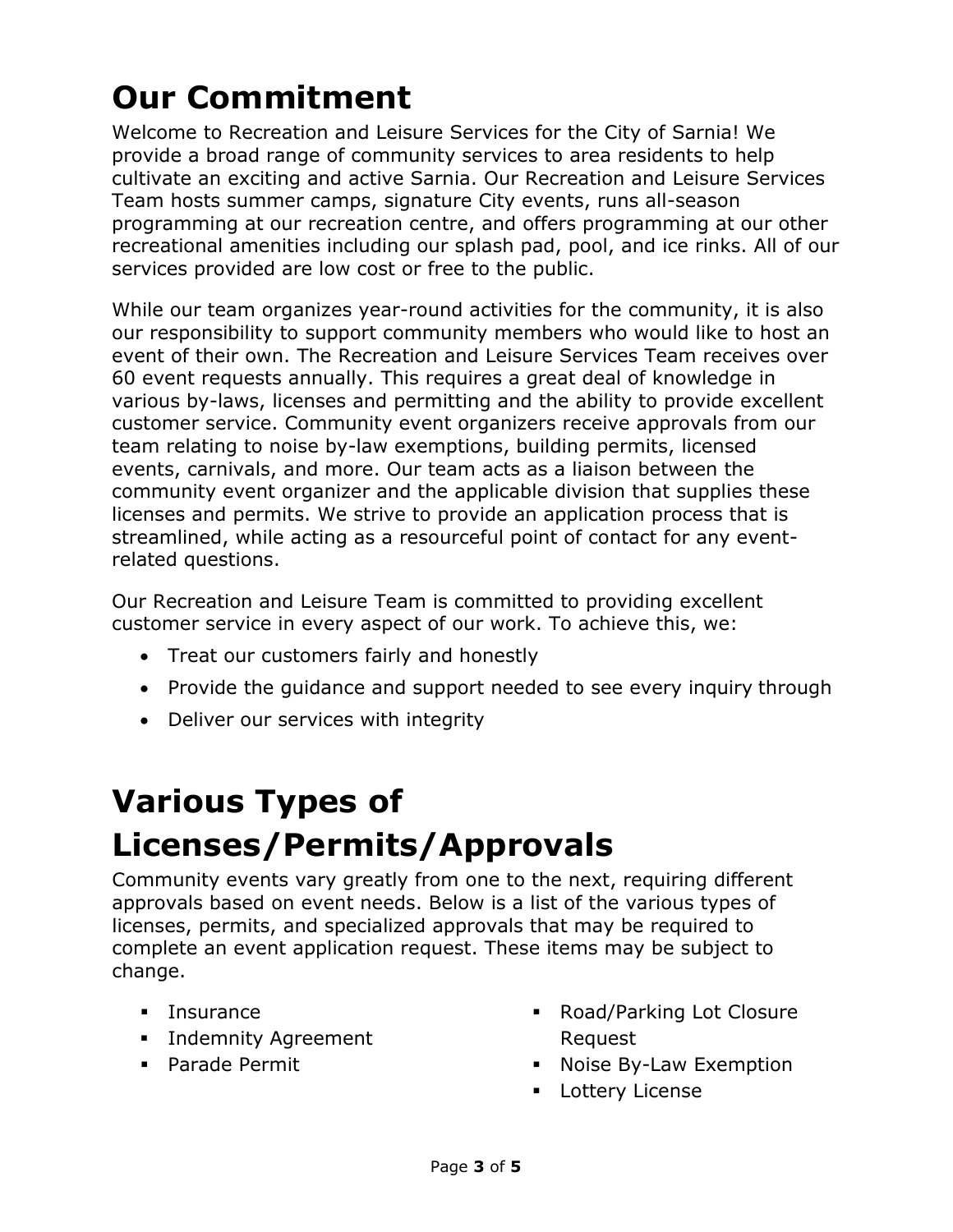- Potable Water Hookup
- Animals and Petting Zoos
- Licensed (Alcohol)
- **Building Permit (Tents)**
- Food Permit
- Circus/Midway License
- Open Flame and Fireworks

### **Service Delivery**

When a formal request to host a festival or event is submitted with the Recreation and Leisure Services Team, our goal is to provide consistent customer service and response times.

For general inquiries, Festival and Event Application Form submissions, Festival and Event Questionnaire submissions, and the issuance of a venue permit, customers can expect a response within three business days.

The issuance of a venue permit will be based on receipt and approval of the customer's Festival and Event Application Form and Questionnaire.

#### **Timelines**

When a request to host a festival or event has been received, the timeframe for overall approval varies on the type of documentation required (i.e. permits, licenses, etc.). Listed below are the maximum number of business days that staff require to approve each type of documentation. Note: these are based on receipt of the appropriate documentation from the event organizer. If the documentation is not provided, the approval time will increase.

| Insurance                        | 7 days  |
|----------------------------------|---------|
| <b>Indemnity Agreement</b>       | 7 days  |
| Parade Permit                    | 7 days  |
| Road/Parking Lot Closure         | 14 days |
| Letter of Municipal Significance | 14 days |
| Circus/Midway License            | 7 days  |
| Lottery License                  | 14 days |
| Potable Water Hookup             | 14 days |
| <b>Building Permit</b>           | 15 days |
| Noise By-Law Exemption           | 14 days |
| <b>Food Permit</b>               | 7 days  |
| Animals and Petting Zoos         | 7 days  |
| Open Flame and Fireworks         | 14 days |